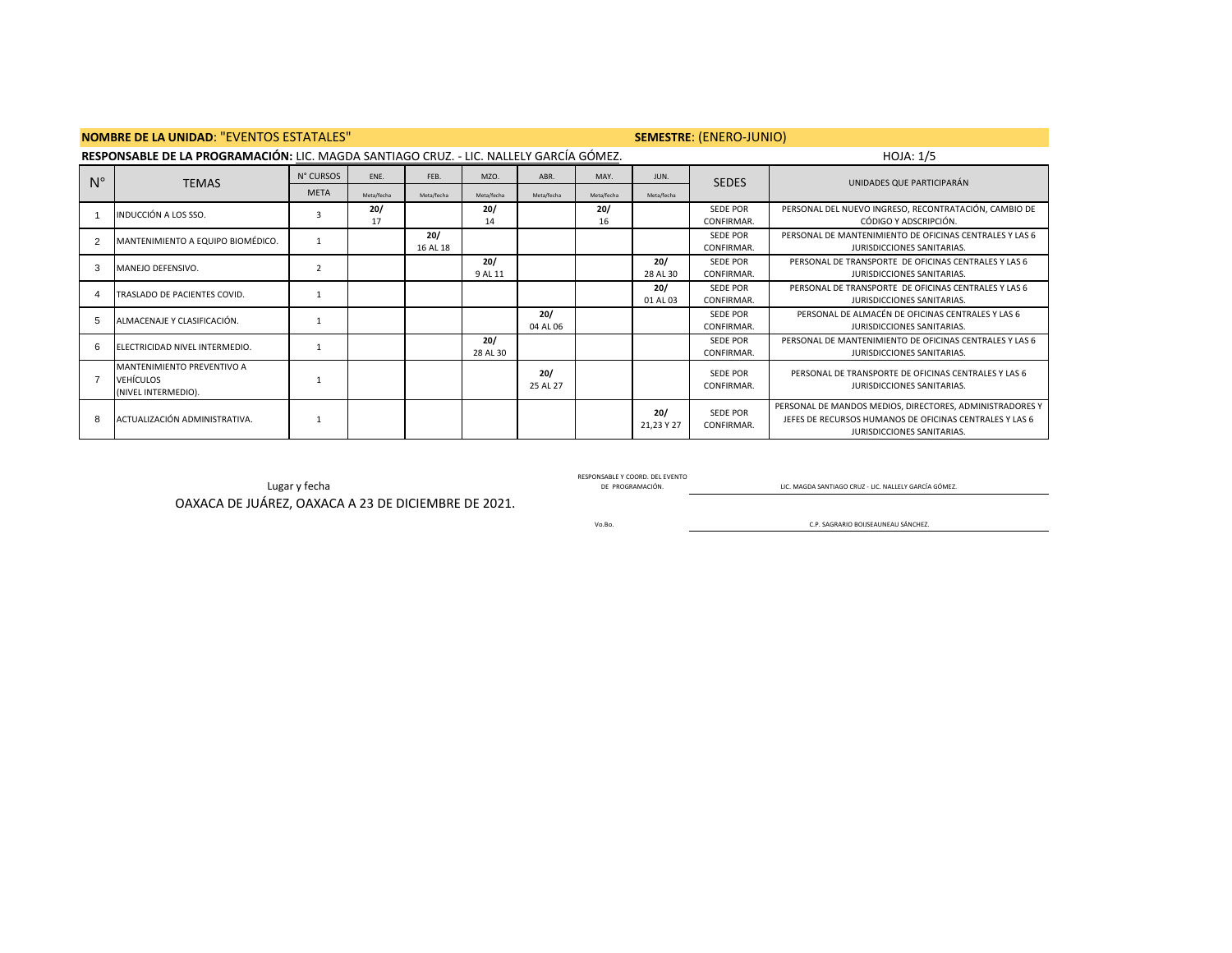| CORRESPONDIENTE AL AÑO 2022. |  |
|------------------------------|--|
|                              |  |

|             | <b>NOMBRE DE LA UNIDAD: "DESARROLLO Y DESEMPEÑO".</b>                                  |             |            | SEMESTRE: (ENERO-JUNIO) |            |                  |            |            |                 |                                                       |
|-------------|----------------------------------------------------------------------------------------|-------------|------------|-------------------------|------------|------------------|------------|------------|-----------------|-------------------------------------------------------|
|             | RESPONSABLE DE LA PROGRAMACIÓN: LIC. MAGDA SANTIAGO CRUZ. - LIC. NALLELY GARCÍA GÓMEZ. |             |            |                         |            | <b>HOJA: 2/5</b> |            |            |                 |                                                       |
| $N^{\circ}$ | <b>TEMAS</b>                                                                           | N° CURSOS   | ENE.       | FEB.                    | MZO.       | ABR.             | MAY.       | JUN.       | <b>SEDES</b>    | UNIDADES QUE PARTICIPARÁN                             |
|             |                                                                                        | <b>META</b> | Meta/fecha | Meta/fecha              | Meta/fecha | Meta/fecha       | Meta/fecha | Meta/fecha |                 |                                                       |
|             | TANATOLOGÍA.                                                                           |             | 20/        |                         |            |                  |            |            | <b>SEDE POR</b> | PERSONAL ADMINISTRATIVO DE OFICINAS CENTRALES Y LAS 6 |
|             |                                                                                        |             | 13 AL 14   |                         |            |                  |            |            | CONFIRMAR.      | JURISDICCIONES SANITARIAS.                            |
|             | EJERCITANDO TU CEREBRO.                                                                |             | 20/        |                         |            |                  | 20/        |            | <b>SEDE POR</b> | PERSONAL ADMINISTRATIVO DE OFICINAS CENTRALES Y LAS 6 |
|             |                                                                                        |             | 18         |                         |            |                  | 30         |            | CONFIRMAR.      | JURISDICCIONES SANITARIAS.                            |
|             | PROTECCIÓN CIVIL.                                                                      |             | 20/        |                         |            |                  |            |            | <b>SEDE POR</b> | PERSONAL ADMINISTRATIVO DE OFICINAS CENTRALES Y LAS 6 |
|             |                                                                                        |             | 20 Y 21    |                         |            |                  |            |            | CONFIRMAR.      | JURISDICCIONES SANITARIAS.                            |
|             | ACOSO Y HOSTIGAMIENTO LABORAL.                                                         |             | 20/        |                         |            |                  |            |            | <b>SEDE POR</b> | PERSONAL ADMINISTRATIVO DE OFICINAS CENTRALES Y LAS 6 |
|             |                                                                                        |             | 24         |                         |            |                  |            |            | CONFIRMAR.      | JURISDICCIONES SANITARIAS.                            |
|             | LA ESTRUCTURA DEL PÁRRAFO.                                                             |             | 20/        |                         |            |                  |            |            | <b>SEDE POR</b> | PERSONAL ADMINISTRATIVO DE OFICINAS CENTRALES Y LAS 6 |
|             |                                                                                        |             | 26         |                         |            |                  |            |            | CONFIRMAR.      | JURISDICCIONES SANITARIAS.                            |
|             | PRIMEROS AUXILIOS.                                                                     |             |            | 20/                     |            | 20/              |            |            | <b>SEDE POR</b> | PERSONAL ADMINISTRATIVO DE OFICINAS CENTRALES Y LAS 6 |
|             |                                                                                        |             |            | 2 AL 4                  |            | 20 AL 22         |            |            | CONFIRMAR.      | JURISDICCIONES SANITARIAS.                            |
|             | SENSIBILIZACIÓN DE GÉNERO EN EL SECTOR                                                 |             |            | 20/                     |            |                  |            |            | <b>SEDE POR</b> | PERSONAL ADMINISTRATIVO DE OFICINAS CENTRALES Y LAS 6 |
|             | PÚBLICO.                                                                               |             |            | 9                       |            |                  |            |            | CONFIRMAR.      | JURISDICCIONES SANITARIAS.                            |

OAXACA DE JUÁREZ, OAXACA A 23 DE DICIEMBRE DE 2021.

RESPONSABLE Y COORD. DEL EVENTO

E PROGRAMACIÓN. DE PROGRAMACIÓN. DE PROGRAMACIÓN. DEL TENDE EN ENGLIS DE PROGRAMACIÓN. DE PROGRAMACIÓN. DE PROGRAMACIÓN. DE PROGRAMACIÓN.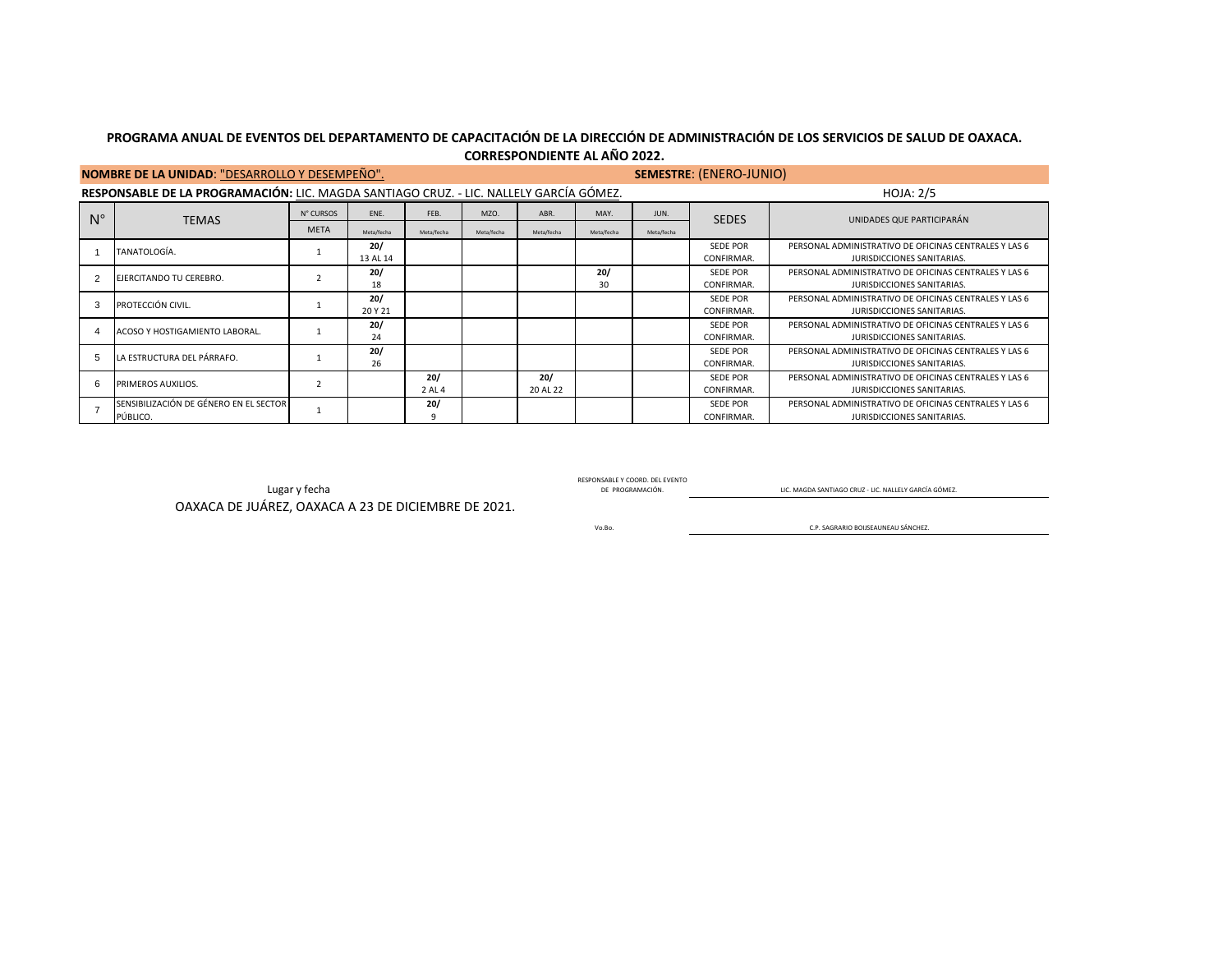|              | NOMBRE DE LA UNIDAD: "DESARROLLO Y DESEMPEÑO".                                                                      |             |            | <b>SEMESTRE: (ENERO-JUNIO)</b> |                |            |            |            |                               |                                                                                            |  |  |  |  |
|--------------|---------------------------------------------------------------------------------------------------------------------|-------------|------------|--------------------------------|----------------|------------|------------|------------|-------------------------------|--------------------------------------------------------------------------------------------|--|--|--|--|
|              | RESPONSABLE DE LA PROGRAMACIÓN: LIC. MAGDA SANTIAGO CRUZ. - LIC. NALLELY GARCÍA GÓMEZ.<br><b>HOJA: 3/5</b>          |             |            |                                |                |            |            |            |                               |                                                                                            |  |  |  |  |
| $N^{\circ}$  | <b>TEMAS</b>                                                                                                        | N° CURSOS   | ENE.       | FEB.                           | MZO.           | ABR.       | MAY.       | JUN.       | <b>SEDES</b>                  | UNIDADES QUE PARTICIPARÁN                                                                  |  |  |  |  |
|              |                                                                                                                     | <b>META</b> | Meta/fecha | Meta/fecha                     | Meta/fecha     | Meta/fecha | Meta/fecha | Meta/fecha |                               |                                                                                            |  |  |  |  |
| 8            | ESTRÉS ¿AMIGO O ENEMIGO?.                                                                                           |             |            | 20/<br>11                      |                |            |            |            | SEDE POR<br>CONFIRMAR.        | PERSONAL ADMINISTRATIVO DE OFICINAS CENTRALES Y LAS 6<br>JURISDICCIONES SANITARIAS.        |  |  |  |  |
| $\mathbf{Q}$ | DERECHOS TRANSVERSALES (IGUALDAD,<br>NO DISCRIMINACIÓN, GENERO,<br>INTERCULTURALIDAD Y VIDA LIBRE DE<br>VIOLENCIA). |             |            | 20/<br>14                      |                |            |            |            | <b>SEDE POR</b><br>CONFIRMAR. | PERSONAL ADMINISTRATIVO DE OFICINAS CENTRALES Y LAS 6<br>JURISDICCIONES SANITARIAS.        |  |  |  |  |
| 10           | OPTIMIZAR PROCESOS EN MICROSOFT<br>WORD.                                                                            |             |            | 20/<br>22 Y 23                 |                |            |            |            | <b>SEDE POR</b><br>CONFIRMAR. | PERSONAL ADMINISTRATIVO DE OFICINAS CENTRALES Y LAS 6<br><b>IURISDICCIONES SANITARIAS.</b> |  |  |  |  |
| 11           | LO VITAL DE TRABAJAR EN EQUIPO HOY EN<br>DÍA.                                                                       |             |            |                                | 20/            |            |            |            | SEDE POR<br>CONFIRMAR.        | PERSONAL ADMINISTRATIVO DE OFICINAS CENTRALES Y LAS 6<br>JURISDICCIONES SANITARIAS.        |  |  |  |  |
| 12           | DERECHOS HUMANOS DE LAS MUJERES.                                                                                    |             |            |                                | 20/            |            |            |            | SEDE POR<br>CONFIRMAR.        | PERSONAL ADMINISTRATIVO DE OFICINAS CENTRALES Y LAS 6<br>JURISDICCIONES SANITARIAS.        |  |  |  |  |
| 13           | ACTITUDES Y APTITUDES PARA EL<br>DESARROLLO PERSONAL.                                                               |             |            |                                | 20/            |            |            |            | SEDE POR<br>CONFIRMAR.        | PERSONAL ADMINISTRATIVO DE OFICINAS CENTRALES Y LAS 6<br><b>IURISDICCIONES SANITARIAS.</b> |  |  |  |  |
| 14           | BRECHAS DE DESIGUALDAD.                                                                                             |             |            |                                | 20/            |            |            |            | <b>SEDE POR</b><br>CONFIRMAR. | PERSONAL ADMINISTRATIVO DE OFICINAS CENTRALES Y LAS 6<br>JURISDICCIONES SANITARIAS.        |  |  |  |  |
| 15           | COMBINACIÓN DE CORRESPONDENCIA Y<br>REFERENCIAS EN MICROSOFT WORD.                                                  |             |            |                                | 20/<br>17 Y 18 |            |            |            | <b>SEDE POR</b><br>CONFIRMAR. | PERSONAL ADMINISTRATIVO DE OFICINAS CENTRALES Y LAS 6<br>JURISDICCIONES SANITARIAS.        |  |  |  |  |

LUGAR V FOLA LICENS AND TRANSPORT CONTROL CONTROL CONTROL CONTROL CONTROL CONTROL DE PROGRAMACIÓN. THE ORIGINAL CONTROL DE PROGRAMACIÓN. RESPONSABLE Y COORD. DEL EVENTO DE PROGRAMACIÓN.

OAXACA DE JUÁREZ, OAXACA A 23 DE DICIEMBRE DE 2021.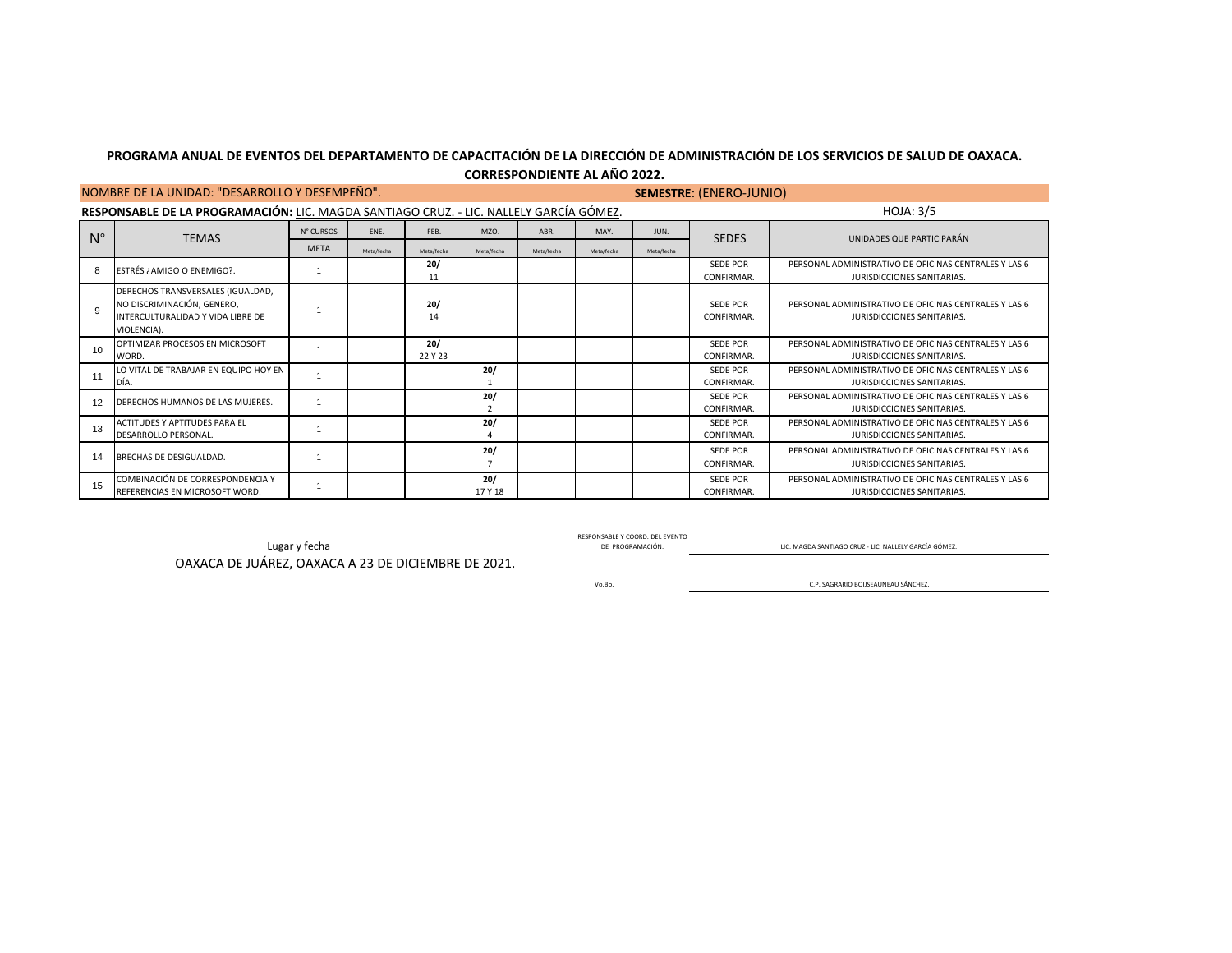|             | NOMBRE DE LA UNIDAD: "DESARROLLO Y DESEMPEÑO".                                         |             |            | <b>SEMESTRE: (ENERO-JUNIO)</b> |                  |              |            |            |                               |                                                                                     |
|-------------|----------------------------------------------------------------------------------------|-------------|------------|--------------------------------|------------------|--------------|------------|------------|-------------------------------|-------------------------------------------------------------------------------------|
|             | RESPONSABLE DE LA PROGRAMACIÓN: LIC. MAGDA SANTIAGO CRUZ. - LIC. NALLELY GARCÍA GÓMEZ. |             |            |                                | <b>HOJA: 4/5</b> |              |            |            |                               |                                                                                     |
| $N^{\circ}$ | <b>TEMAS</b>                                                                           | N° CURSOS   | FNF.       | FEB.                           | MZO              | ABR.         | MAY.       | JUN.       | <b>SEDES</b>                  | UNIDADES QUE PARTICIPARÁN                                                           |
|             |                                                                                        | <b>META</b> | Meta/fecha | Meta/fecha                     | Meta/fecha       | Meta/fecha   | Meta/fecha | Meta/fecha |                               |                                                                                     |
| 16          | ORTOGRAFÍA Y REDACCIÓN<br>(BÁSICO).                                                    |             |            |                                | 20/<br>23        |              | 20/<br>19  |            | <b>SEDE POR</b><br>CONFIRMAR. | PERSONAL ADMINISTRATIVO DE OFICINAS CENTRALES Y LAS 6<br>JURISDICCIONES SANITARIAS. |
|             | LA PNL A MI FAVOR.                                                                     |             |            |                                |                  | 20/          |            |            | <b>SEDE POR</b><br>CONFIRMAR. | PERSONAL ADMINISTRATIVO DE OFICINAS CENTRALES Y LAS 6<br>JURISDICCIONES SANITARIAS. |
| 18          | TRABAJAR CON TABLAS E ILUSTRACIONES<br>MICROSOFT WORD.                                 |             |            |                                |                  | 20/<br>7 Y 8 |            |            | <b>SEDE POR</b><br>CONFIRMAR. | PERSONAL ADMINISTRATIVO DE OFICINAS CENTRALES Y LAS 6<br>JURISDICCIONES SANITARIAS. |
|             | ESTRATEGIAS DE MEJORA EN EL SERVICIO.                                                  |             |            |                                |                  | 20/<br>28    |            |            | <b>SEDE POR</b><br>CONFIRMAR. | PERSONAL ADMINISTRATIVO DE OFICINAS CENTRALES Y LAS 6<br>JURISDICCIONES SANITARIAS. |
| 20          | DERECHOS POLÍTICOS DE LAS MUJERES.                                                     |             |            |                                |                  |              | 20/<br>3   |            | <b>SEDE POR</b><br>CONFIRMAR. | PERSONAL ADMINISTRATIVO DE OFICINAS CENTRALES Y LAS 6<br>JURISDICCIONES SANITARIAS. |
| 21          | DERECHO A LA SALUD DIGNA.                                                              |             |            |                                |                  |              | 20/<br>9   |            | SEDE POR<br>CONFIRMAR.        | PERSONAL ADMINISTRATIVO DE OFICINAS CENTRALES Y LAS 6<br>JURISDICCIONES SANITARIAS. |

RESPUNSABLE Y CUURU. THE PROGRAMACIÓN. DEL PROGRAMACIÓN. DEL PROGRAMACIÓN. DE PROGRAMACIÓN. QUE MAGDA SANTIAGO CRUZ - LIC. NALLELY GARCÍA GÓMEZ.

RESPONSABLE Y COORD. DEL EVENTO

OAXACA DE JUÁREZ, OAXACA A 23 DE DICIEMBRE DE 2021.

Vo.Bo.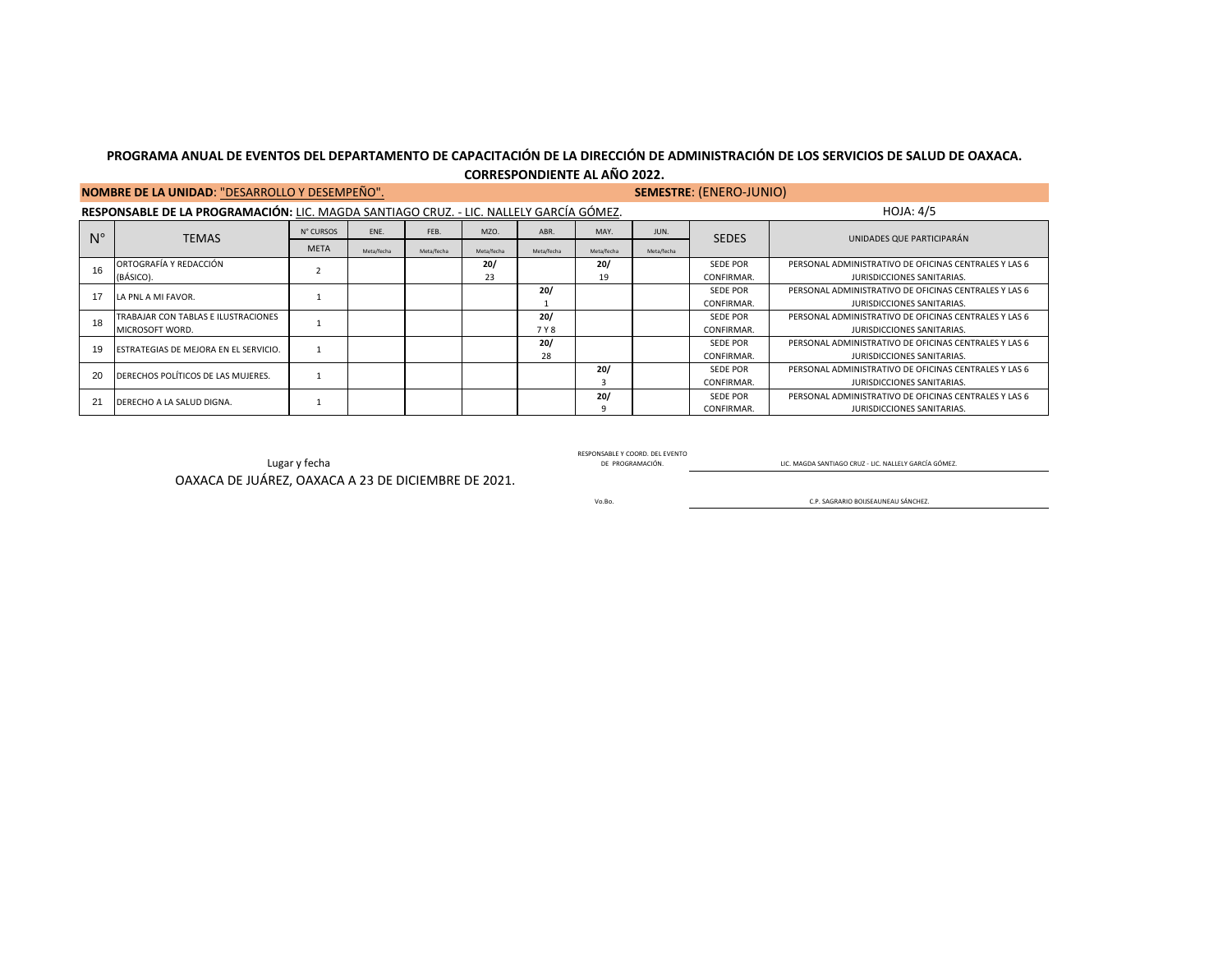|             | NOMBRE DE LA UNIDAD: "DESARROLLO Y DESEMPEÑO".                                         |             |            |            | <b>SEMESTRE: (ENERO-JUNIO)</b> |            |            |            |                 |                                                       |
|-------------|----------------------------------------------------------------------------------------|-------------|------------|------------|--------------------------------|------------|------------|------------|-----------------|-------------------------------------------------------|
|             | RESPONSABLE DE LA PROGRAMACIÓN: LIC. MAGDA SANTIAGO CRUZ. - LIC. NALLELY GARCÍA GÓMEZ. |             |            |            | <b>HOJA: 5/5</b>               |            |            |            |                 |                                                       |
| $N^{\circ}$ | <b>TEMAS</b>                                                                           | N° CURSOS   | ENE.       | FEB.       | MZO                            | ABR.       | MAY.       | JUN.       | <b>SEDES</b>    | UNIDADES QUE PARTICIPARÁN                             |
|             |                                                                                        | <b>META</b> | Meta/fecha | Meta/fecha | Meta/fecha                     | Meta/fecha | Meta/fecha | Meta/fecha |                 |                                                       |
| 22          | <b>EXCEL INTERMEDIO.</b>                                                               |             |            |            |                                |            | 20/        |            | <b>SEDE POR</b> | PERSONAL ADMINISTRATIVO DE OFICINAS CENTRALES Y LAS 6 |
|             |                                                                                        |             |            |            |                                |            | 12 Y 13    |            | CONFIRMAR.      | JURISDICCIONES SANITARIAS.                            |
| 23          | PERSONALIZAR PÁRRAFOS Y DOCUMENTO                                                      |             |            |            |                                |            | 20/        |            | <b>SEDE POR</b> | PERSONAL ADMINISTRATIVO DE OFICINAS CENTRALES Y LAS 6 |
|             | EN MICROSOFT WORD.                                                                     |             |            |            |                                |            | 26 Y 27    |            | CONFIRMAR.      | JURISDICCIONES SANITARIAS.                            |
| 24          | TÉCNICAS BÁSICAS DE ORGANIZACIÓN EN                                                    |             |            |            |                                |            | 20/        |            | <b>SEDE POR</b> | PERSONAL ADMINISTRATIVO DE OFICINAS CENTRALES Y LAS 6 |
|             | LA OFIC.                                                                               |             |            |            |                                |            | 24         |            | CONFIRMAR.      | JURISDICCIONES SANITARIAS.                            |
| 25          | DESARROLLO DE HABILIDADES DE                                                           |             |            |            |                                |            |            | 20/        | <b>SEDE POR</b> | PERSONAL ADMINISTRATIVO DE OFICINAS CENTRALES Y LAS 6 |
|             | LIDERAZGO.                                                                             |             |            |            |                                |            |            |            | CONFIRMAR.      | JURISDICCIONES SANITARIAS.                            |
| 26          | DESARROLLO DE PRESENTACIONES                                                           |             |            |            |                                |            |            | 20/        | <b>SEDE POR</b> | PERSONAL ADMINISTRATIVO DE OFICINAS CENTRALES Y LAS 6 |
|             | DINÁMICAS EN POWER POINT.                                                              |             |            |            |                                |            |            | 13 Y 14    | CONFIRMAR.      | JURISDICCIONES SANITARIAS.                            |

RESPUNSABLE TE DE PROGRAMACIÓN. DE PROGRAMACIÓN. DEL PROGRAMACIÓN. DE PROGRAMACIÓN. DE PROGRAMACIÓN. QUE MAGDA SANTIAGO CRUZ - LIC. NALLELY GARCÍA GÓMEZ. OAXACA DE JUÁREZ, OAXACA A 23 DE DICIEMBRE DE 2021.

RESPONSABLE Y COORD. DEL EVENTO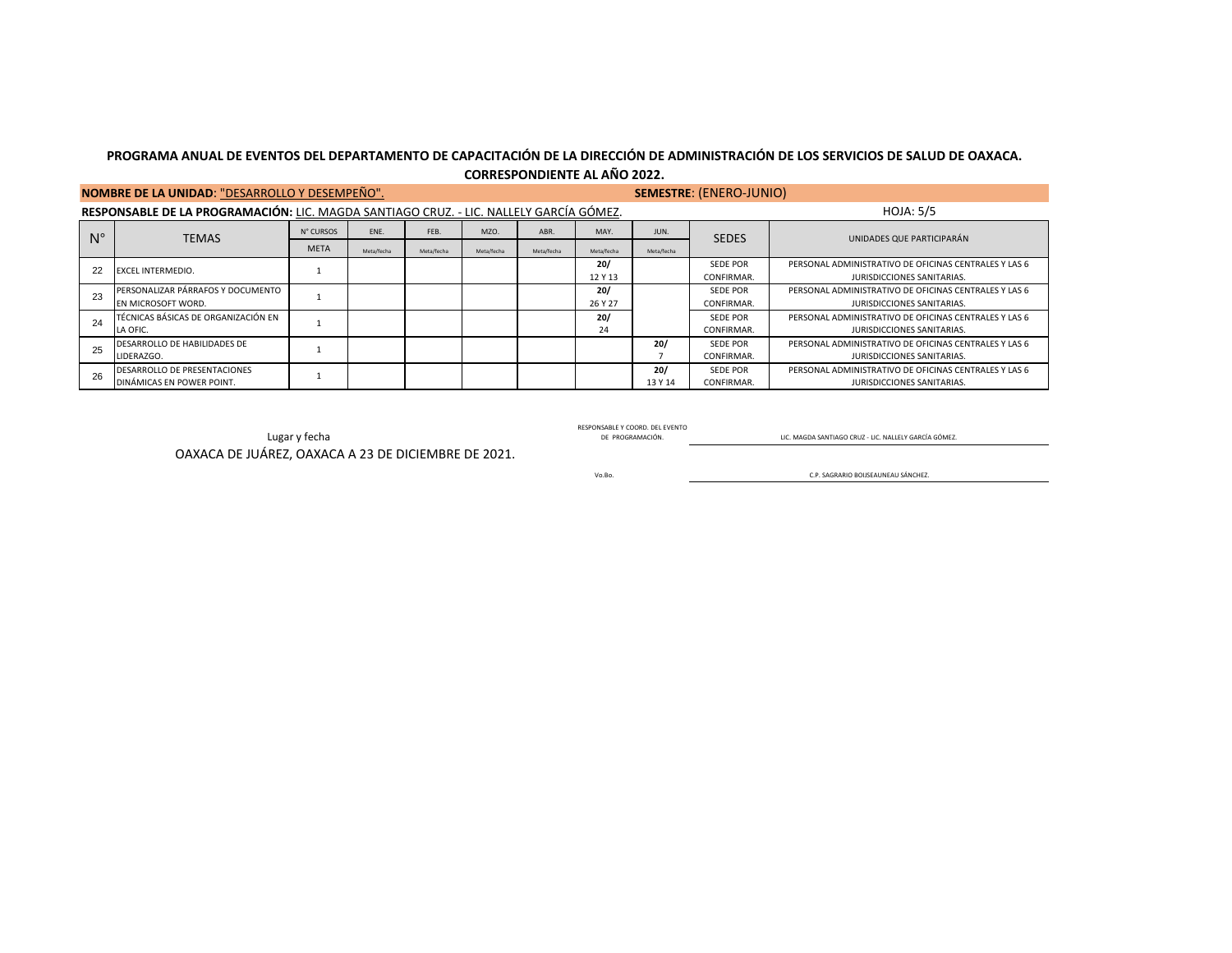## **CORRESPONDIENTE AL AÑO 2022.**

### **NOMBRE DE LA UNIDAD**: "EVENTOS ESTATALES" **SEMESTRE**: (JULIO-DICIEMBRE)

|             | RESPONSABLE DE LA PROGRAMACIÓN: LIC. MAGDA SANTIAGO CRUZ. - LIC. NALLELY GARCÍA GÓMEZ. |             |               |                 |                 |                 |            |            |                               | HOJA: 1/4                                                                             |  |  |
|-------------|----------------------------------------------------------------------------------------|-------------|---------------|-----------------|-----------------|-----------------|------------|------------|-------------------------------|---------------------------------------------------------------------------------------|--|--|
| $N^{\circ}$ | <b>TEMAS</b>                                                                           | N° CURSOS   | JUL.          | AGO.            | SEP.            | OCT.            | NOV.       | DIC.       | <b>SEDES</b>                  | UNIDADES QUE PARTICIPARÁN                                                             |  |  |
|             |                                                                                        | <b>META</b> | Meta/fecha    | Meta/fecha      | Meta/fecha      | Meta/fecha      | Meta/fecha | Meta/fecha |                               |                                                                                       |  |  |
|             | INDUCCIÓN A LOS SSO.                                                                   |             | 20/<br>18     |                 | 20/<br>19       |                 |            |            | <b>SEDE POR</b><br>CONFIRMAR. | PERSONAL DEL NUEVO INGRESO, RECONTRATACIÓN, CAMBIO<br>DE CÓDIGO Y ADSCRIPCIÓN.        |  |  |
|             | MANTENIMIENTO A EQUIPO BIOMÉDICO.                                                      |             |               |                 | 20/<br>28 AL 30 |                 |            |            | <b>SEDE POR</b><br>CONFIRMAR. | PERSONAL DE MANTENIMIENTO DE OFICINAS CENTRALES Y LAS<br>6 JURISDICCIONES SANITARIAS. |  |  |
|             | TRASLADO DE PACIENTES COVID.                                                           |             |               | 20/<br>24 AL 26 |                 |                 |            |            | <b>SEDE POR</b><br>CONFIRMAR. | PERSONAL DE MANTENIMIENTO DE OFICINAS CENTRALES Y LAS<br>6 JURISDICCIONES SANITARIAS. |  |  |
|             | PLOMERÍA Y CERRAJERÍA.                                                                 |             | 20/<br>6 AL 8 |                 |                 |                 |            |            | <b>SEDE POR</b><br>CONFIRMAR. | PERSONAL DE MANTENIMIENTO DE OFICINAS CENTRALES Y LAS<br>6 JURISDICCIONES SANITARIAS. |  |  |
|             | MANTENIMIENTO A EQUIPO DE CÓMPUTO.                                                     |             |               |                 |                 | 20/<br>26 AL 28 |            |            | <b>SEDE POR</b><br>CONFIRMAR. | PERSONAL DE MANTENIMIENTO DE OFICINAS CENTRALES Y LAS<br>6 JURISDICCIONES SANITARIAS. |  |  |
| 6           | JORNADA SECRETARIAL.                                                                   |             | 20/<br>15     |                 |                 |                 |            |            | <b>SEDE POR</b><br>CONFIRMAR. | PERSONAL SECRETARIAL DE OFICINAS CENTRALES Y LAS 6<br>JURISDICCIONES SANITARIAS.      |  |  |

Lugar y fecha EVENTO DE PROGRAMACIÓN. OAXACA DE JUÁREZ, OAXACA A 23 DE DICIEMBRE DE 2021.

Vo.Bo.

RESPONSABLE Y COORD. DEL

LIC. MAGDA SANTIAGO CRUZ - LIC. NALLELY GARCÍA GÓMEZ.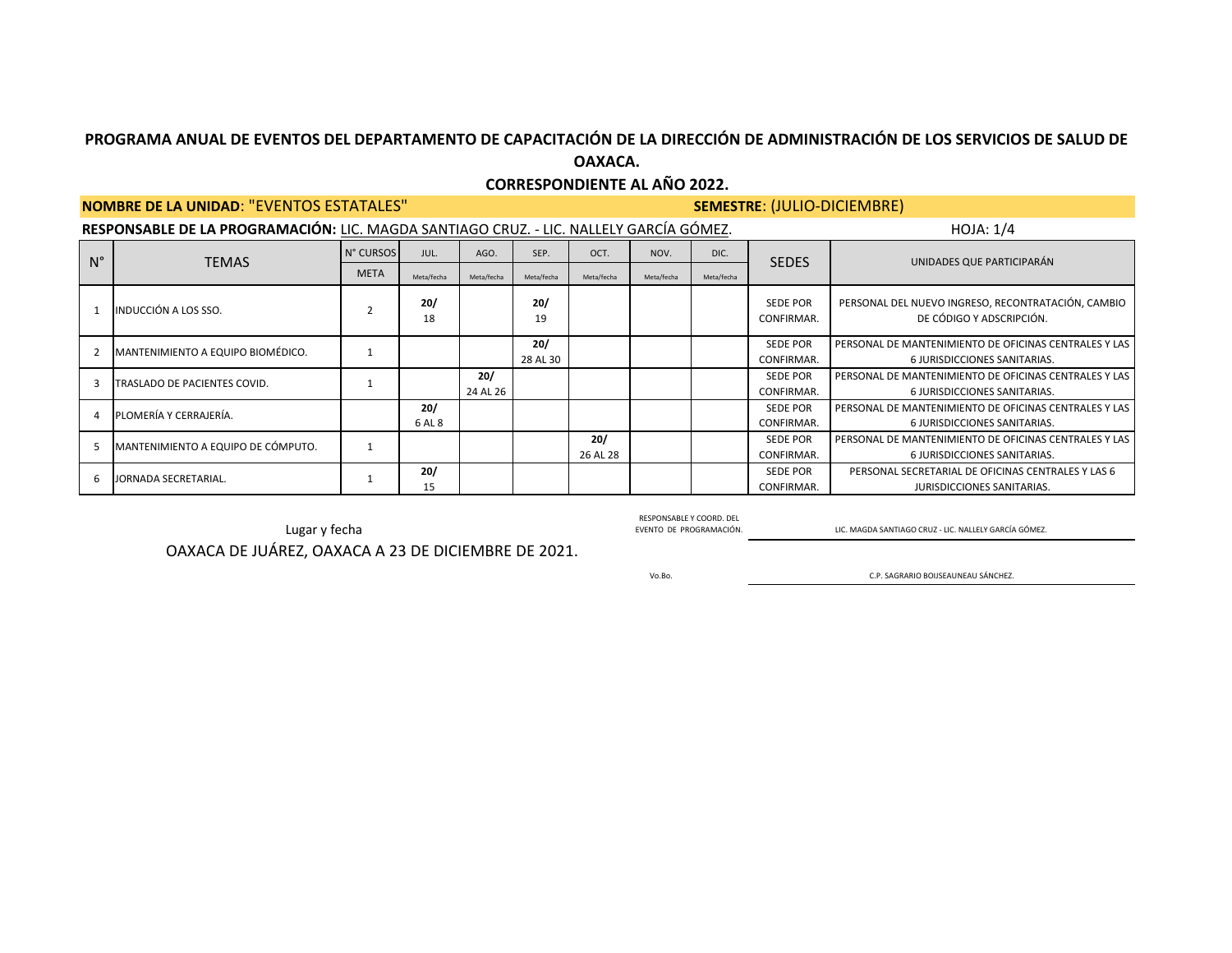## **CORRESPONDIENTE AL AÑO 2022.**

## **NOMBRE DE LA UNIDAD**: "DESARROLLO Y DESEMPEÑO" **SEMESTRE**: (JULIO-DICIEMBRE)

**RESPONSABLE DE LA PROGRAMACIÓN:** LIC. MAGDA SANTIAGO CRUZ. - LIC. NALLELY GARCÍA GÓMEZ. HOJA: 2/4

| $N^{\circ}$ | <b>TEMAS</b>                           | N° CURSOS   | JUL.       | AGO.       | SEP.       | OCT.       | NOV.       | DIC.       | <b>SEDES</b>    | UNIDADES QUE PARTICIPARÁN                             |
|-------------|----------------------------------------|-------------|------------|------------|------------|------------|------------|------------|-----------------|-------------------------------------------------------|
|             |                                        | <b>META</b> | Meta/fecha | Meta/fecha | Meta/fecha | Meta/fecha | Meta/fecha | Meta/fecha |                 |                                                       |
|             | <b>EXCEL</b>                           |             | 20/        |            |            |            |            |            | <b>SEDE POR</b> | PERSONAL DE MANTENIMIENTO DE OFICINAS CENTRALES Y LAS |
|             | (AVANZADO).                            |             | 4 Y 5      |            |            |            |            |            | CONFIRMAR.      | 6 JURISDICCIONES SANITARIAS.                          |
|             | PROTECCIÓN CIVIL.                      |             | 20/        |            | 20/        |            |            |            | <b>SEDE POR</b> | PERSONAL DE MANTENIMIENTO DE OFICINAS CENTRALES Y LAS |
|             |                                        |             | 11 Y 12    |            | 1 Y 2      |            |            |            | CONFIRMAR.      | 6 JURISDICCIONES SANITARIAS.                          |
|             | FUNDAMENTOS DE MICROSOFT EXCEL         |             | 20/        |            |            |            |            |            | <b>SEDE POR</b> | PERSONAL DE MANTENIMIENTO DE OFICINAS CENTRALES Y LAS |
|             | (BÁSICO).                              |             | 19 Y 20    |            |            |            |            |            | CONFIRMAR.      | 6 JURISDICCIONES SANITARIAS.                          |
|             | EL ENFOQUE DEL DIÁLOGO.                |             | 20/        |            |            | 20/        |            |            | <b>SEDE POR</b> | PERSONAL DE MANTENIMIENTO DE OFICINAS CENTRALES Y LAS |
|             |                                        |             | 22         |            |            |            |            |            | CONFIRMAR.      | 6 JURISDICCIONES SANITARIAS.                          |
|             | PRIMEROS AUXILIOS.                     |             | 20/        |            |            |            |            |            | <b>SEDE POR</b> | PERSONAL DE MANTENIMIENTO DE OFICINAS CENTRALES Y LAS |
|             |                                        |             | 27 AL 29   |            |            |            |            |            | CONFIRMAR.      | 6 JURISDICCIONES SANITARIAS.                          |
|             | TÉCNICAS BÁSICAS DE ORGANIZACIÓN EN LA |             |            | 20/        |            |            |            |            | <b>SEDE POR</b> | PERSONAL DE MANTENIMIENTO DE OFICINAS CENTRALES Y LAS |
|             | OFIC.                                  |             |            | 8          |            |            |            |            | CONFIRMAR.      | 6 JURISDICCIONES SANITARIAS.                          |

Lugar y fecha EVENTO DE PROGRAMACIÓN. ELLES EN ELLES DESPUEDEN ELLES EN ELLES EN ELLES EN ELLES EN ELLES EN EL<br>EVENTO DE PROGRAMACIÓN. ELLES EN ELLES EN ELLES EN ELLES EN ELLES EN ELLES EN ELLES EN ELLES GARCÍA GÓMEZ.

RESPONSABLE Y COORD. DEL

OAXACA DE JUÁREZ, OAXACA A 23 DE DICIEMBRE DE 2021.

Vo.Bo.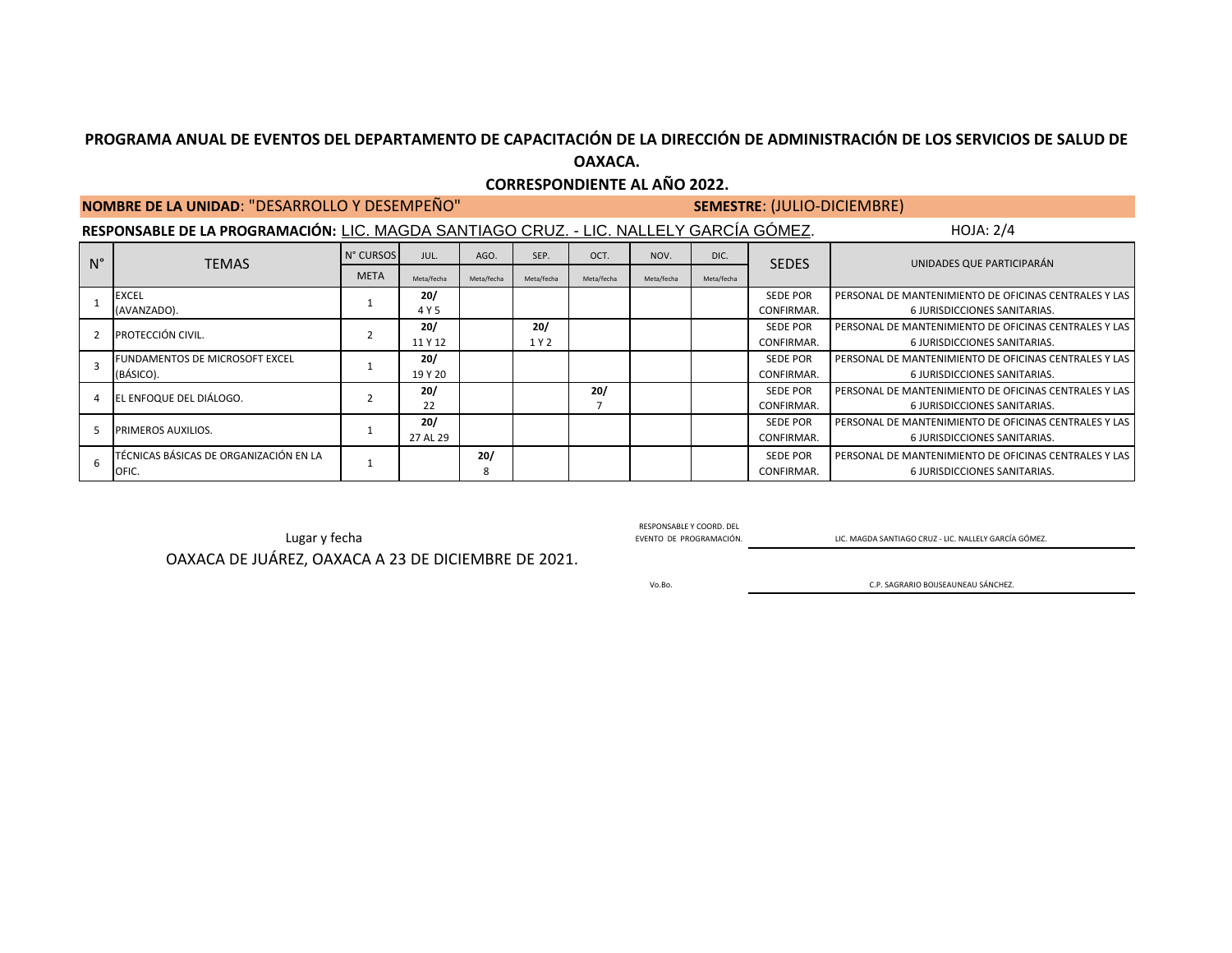## **CORRESPONDIENTE AL AÑO 2022.**

|             | NOMBRE DE LA UNIDAD: "DESARROLLO Y DESEMPEÑO"                                          | <b>SEMESTRE: (JULIO-DICIEMBRE)</b> |                    |                    |                    |                    |                    |                    |                               |                                                                                       |
|-------------|----------------------------------------------------------------------------------------|------------------------------------|--------------------|--------------------|--------------------|--------------------|--------------------|--------------------|-------------------------------|---------------------------------------------------------------------------------------|
|             | RESPONSABLE DE LA PROGRAMACIÓN: LIC. MAGDA SANTIAGO CRUZ. - LIC. NALLELY GARCÍA GÓMEZ. |                                    | HOJA: 3/4          |                    |                    |                    |                    |                    |                               |                                                                                       |
| $N^{\circ}$ | <b>TEMAS</b>                                                                           | N° CURSOS<br><b>META</b>           | JUL.<br>Meta/fecha | AGO.<br>Meta/fecha | SEP.<br>Meta/fecha | OCT.<br>Meta/fecha | NOV.<br>Meta/fecha | DIC.<br>Meta/fecha | <b>SEDES</b>                  | UNIDADES QUE PARTICIPARÁN                                                             |
|             | ESTRATEGIAS DE MEJORA EN EL SERVICIO.                                                  |                                    |                    | 20/<br>12          |                    |                    |                    |                    | <b>SEDE POR</b><br>CONFIRMAR. | PERSONAL DE MANTENIMIENTO DE OFICINAS CENTRALES Y LAS<br>6 JURISDICCIONES SANITARIAS. |
| 8           | LA ESTRUCTURA DEL PÁRRAFO.                                                             |                                    |                    | 20/<br>15          |                    |                    |                    |                    | <b>SEDE POR</b><br>CONFIRMAR. | PERSONAL DE MANTENIMIENTO DE OFICINAS CENTRALES Y LAS<br>6 JURISDICCIONES SANITARIAS. |
| $\mathsf q$ | ADMINISTRAR INFORMACIÓN EN MICROSOFT<br>EXCEL.                                         |                                    |                    | 20/<br>18 Y 19     |                    |                    |                    |                    | <b>SEDE POR</b><br>CONFIRMAR. | PERSONAL DE MANTENIMIENTO DE OFICINAS CENTRALES Y LAS<br>6 JURISDICCIONES SANITARIAS. |
| 10          | IMPRIMIR TUS HOJAS DE CÁLCULO.                                                         |                                    |                    |                    | 20/<br>6 Y 7       |                    |                    |                    | <b>SEDE POR</b><br>CONFIRMAR. | PERSONAL DE MANTENIMIENTO DE OFICINAS CENTRALES Y LAS<br>6 JURISDICCIONES SANITARIAS. |
| 11          | ACTITUDES Y APTITUDES PARA EL DESARROLLO<br>PERSONAL.                                  |                                    |                    |                    | 20/                |                    |                    |                    | <b>SEDE POR</b><br>CONFIRMAR. | PERSONAL DE MANTENIMIENTO DE OFICINAS CENTRALES Y LAS<br>6 JURISDICCIONES SANITARIAS. |
| 12          | LO VITAL DE TRABAJAR EN EQUIPO HOY EN DÍA.                                             |                                    |                    |                    | 20/<br>13          |                    |                    |                    | <b>SEDE POR</b><br>CONFIRMAR. | PERSONAL DE MANTENIMIENTO DE OFICINAS CENTRALES Y LAS<br>6 JURISDICCIONES SANITARIAS. |

RESPONSABLE Y COORD. DEL<br>EVENTO DE PROGRAMACIÓN.

Lugar y fecha EVENTO DE PROGRAMACIÓN. ELLENDA EVENTO DE PROGRAMACIÓN. LA ENCICIONADA ENCORENTE LO EN ENCORENTE DE PROGRAMACIÓN.

OAXACA DE JUÁREZ, OAXACA A 23 DE DICIEMBRE DE 2021.